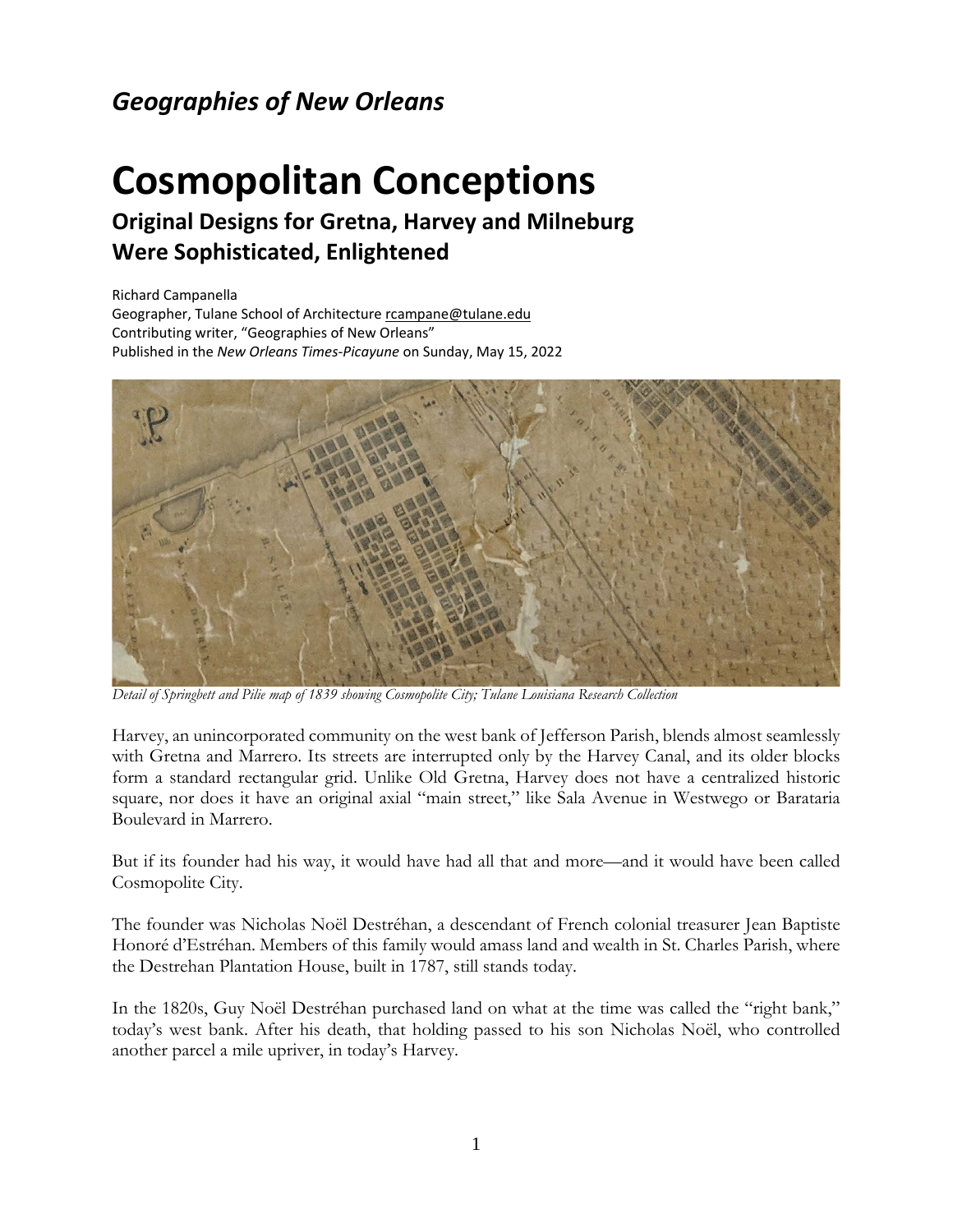Like adjacent plantations, which all depended on enslaved people for labor, Destrehan's holdings were mostly under sugar cane cultivation, while the riverfront sections were dedicated to vegetable gardens, orchids, dairies, barns, pastures, brickyards and saw mills.

With new ferries crossing the Mississippi daily, opportunities arose for new land uses, namely residential villages. Populations in New Orleans proper and adjacent Lafayette (now the Irish Channel and Garden District) could now live on the west bank, and ferry back and forth to jobs and resources on the "left" (East) bank.

Landowners like Destrehan were thus motivated to subdivide parts of their parcels for residential development. His peers, such as the Durverge and Mossy families as well as John McDonogh, had done the same during the 1810s and 1820s, giving rise to today's Algiers Point and McDonoghville neighborhoods.

Destrehan had experience in launching subdivisions. A few years earlier on the East Bank, he developed his family-owned land behind the Faubourg Marigny as its value rose, thanks to the new Pontchartrain Railroad on Elysian Fields Avenue. "Faubourg New Marigny," today's Seventh Ward and St. Roch neighborhoods, proved profitable, and Destrehan wanted to replicate that success on the west bank.

So in 1836 he hired surveyor Pierre Benjamin Buisson to lay down a street grid near the new ferry landing connecting with Lafayette at the foot of Jackson Avenue, which had a large immigrant population. Destrehan named the new subdivision Mechanickham, drawing on the German word for skilled workers, and aimed to advertise the new real estate to German immigrants, many of whom were tradesmen.

Mechanickham's layout was no ordinary street grid. It was an inspired urban vision for a civic community, featuring a scenic commons paralleled by twin boulevards (now Huey P. Long Avenue) addressing the river. It had space for a church and a courthouse or college to the rear, and provisions for a railroad right-of-way, a foundry and a ferry landing. Two years later, a ferry company paid to subdivide additional land immediately adjacent to Mechanickham, with the hope of increasing ridership and profiting from real estate sales. That three-block annex gained the name Gretna, probably for Gretna Green in Scotland. In time, the identity of the two subdivisions would merge, and the clumsy name "Mechanickham" would disappear in favor of the pithy "Gretna."

Parcels sold well, and by the late 1830s, Gretna became a bustling little village. Its thoughtful urban design remains largely in place today as Old Gretna, home to scores of historic buildings, leafy green space, a scenic riverfront and the German American Cultural Center.

In the meanwhile, Nicolas Noël Destrehan turned his attention to upriver land he had acquired from his brother-in-law Stephen Henderson. In 1836, fresh off his New Marigny and Mechanickham successes, Destrehan envisaged a bold new project. Inspired by the growing global importance of New Orleans, he named his subdivision "Cosmopolite City" and gave it a look worthy of the name.

The design was a rendition of James Edward Oglethorpe's famous plan for Savannah, Georgia, in which broad orthogonal boulevards were separated by six smaller cellular "wards," each positioned around a central park nested within major street intersections.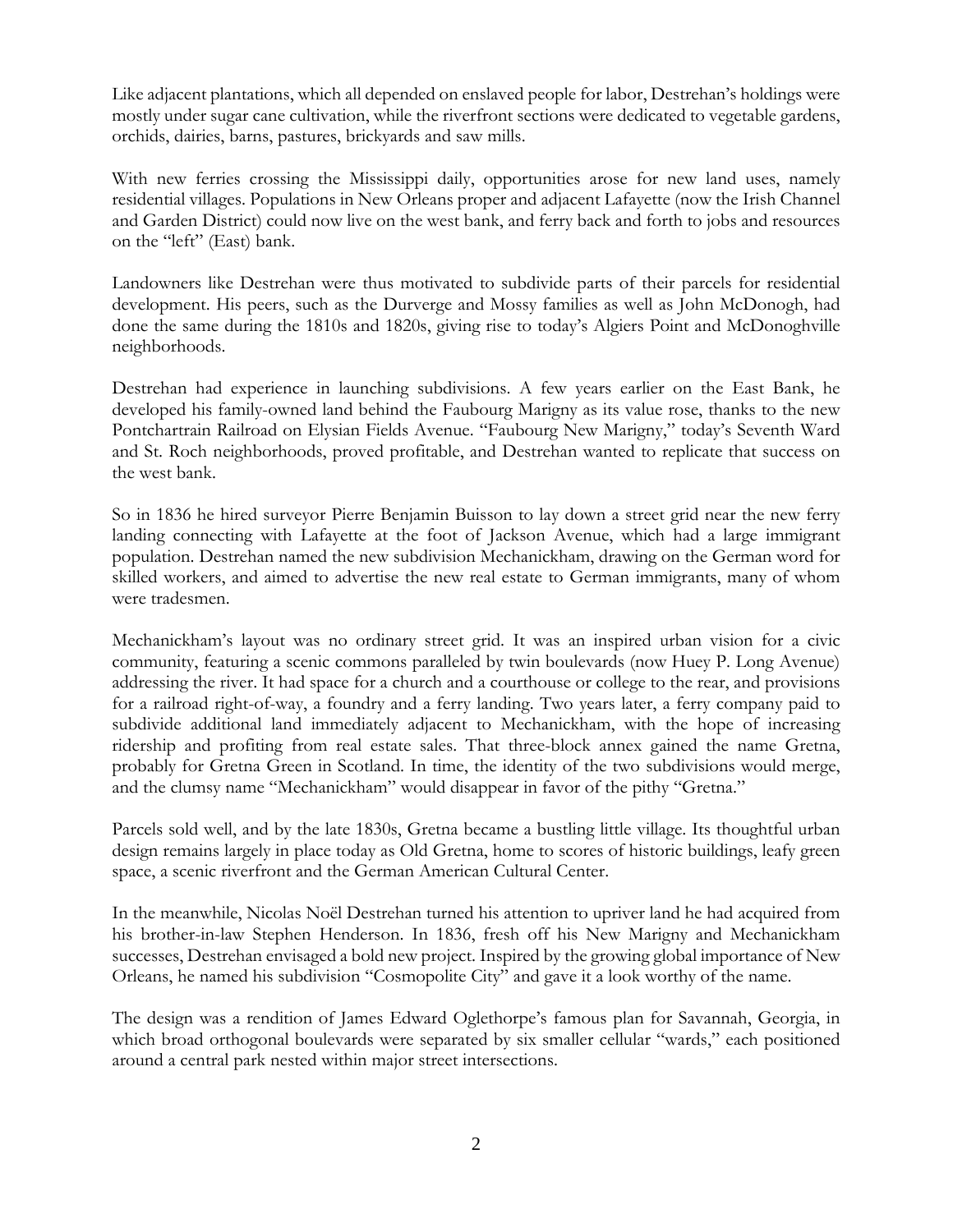The Oglethorpe Plan represented Enlightenment-era urban design for social equality, aiming to distribute the amenity of green space evenly throughout the community. Cosmopolite City represented an early attempt to introduce the progressive city plan to Louisiana.



*1Aerial photo of Savannah's system of green squares, from USGS*

Destrehan didn't stop there. He used worldly references for streets, naming them Turk, Persian, English, Spanish, Italian and Russian, and called his grand axial boulevard Paradise Avenue. He also sought to build a ferry line connecting with the foot of Louisiana Avenue.

Cosmopolite City's plan appeared on the 1839 Springbett and Pilié *Topographical Map of the City and Environs of New Orleans*, digital copies of which were generously provided to me by Leon Miller of Tulane's Louisiana Research Center. Had the plan been laid out as shown, Cosmopolite City would have spanned from today's Grefer Avenue to 2<sup>nd</sup> Avenue in Harvey, and from the riverfront to just south of the West Bank Expressway.

Perhaps Destrehan got his vision for Cosmopolite City directly from Savannah, Georgia, which Oglethorpe had laid out a full century earlier. Alternately, he or his

surveyor P. B. Buisson may have gleaned the idea locally. Just a few years earlier, after the Pontchartrain Railroad opened on Elysian Fields Avenue to connect with Lake Pontchartrain, Scottish landowner Alexander Milne had a lakefront subdivision designed for his newly accessible land.

An 1834 map by Charles Zimpel shows "Milneburgh" with features comparable to Destrehan's Cosmopolite City: the worldly avenue names (Paris, London and Edinburgh, among others), a grand boulevard leading to waterfront wharfs, and four corner parks positioned around major intersections, named Foreign Square, Rome Square, National Square, and Amsterdam Square.

However enlightened the inspiration, Destrehan's Cosmopolite City was ultimately subject to the volatile national economy following the Panic of 1837. Local geography didn't help: sitting across the river from a rather unpopulated part of modern-day Uptown, and with that ferry line not yet in place, parcel sales could not compete with those in better-connected Gretna.



*Detail of Zimpel map of 1834 showing Milneburg, from Tulane Louisiana Research Collection*